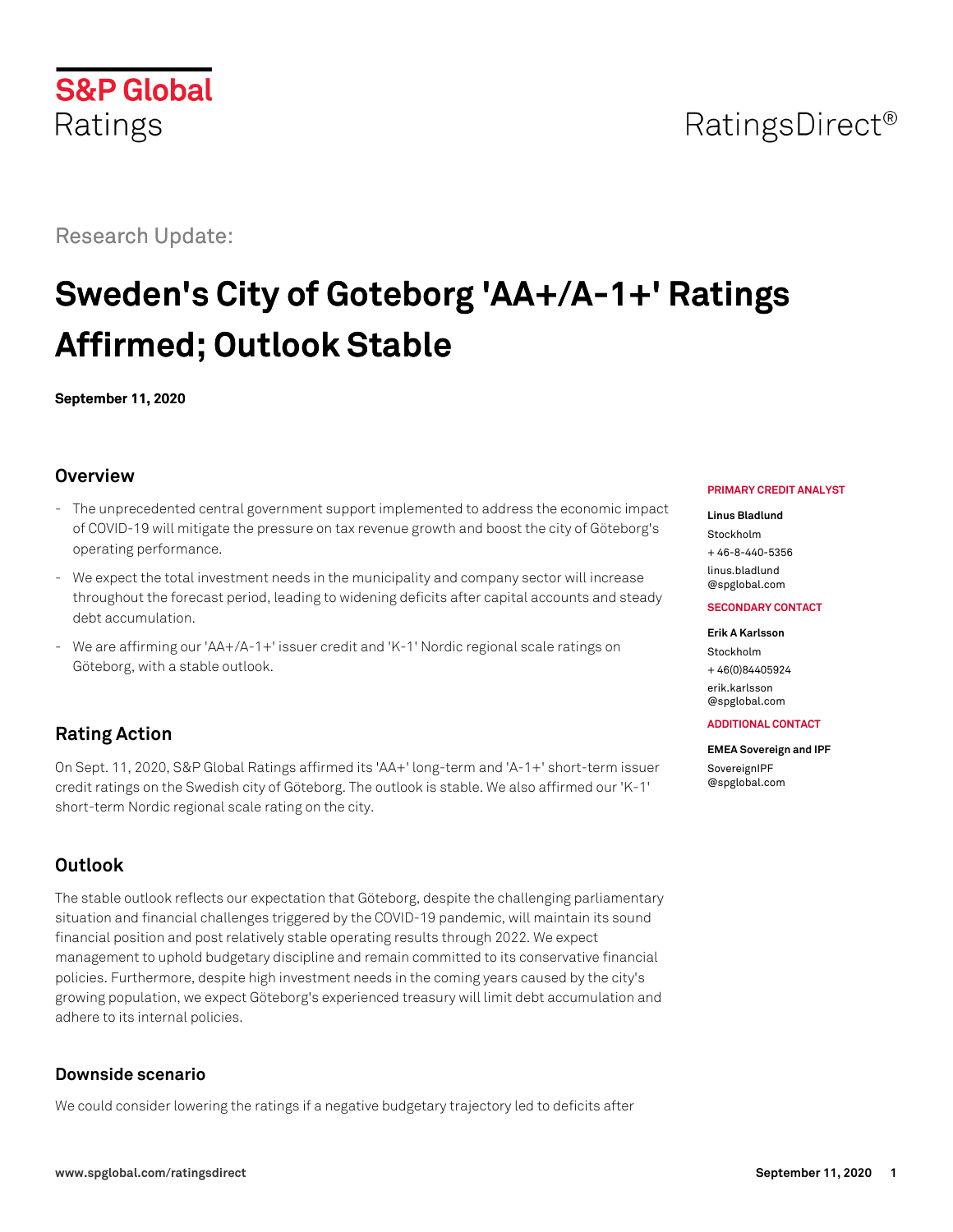capital accounts structurally above 10% of total revenue or the debt burden expanded beyond our expectations. Furthermore, we could take a negative rating action if medium-term systemic support to the local and regional government (LRG) sector proves insufficient.

#### **Upside scenario**

We could raise the ratings if a higher degree of political consensus, with Göteborg maintaining tighter control over expenditure, leads to structurally improved operating margins at above 5% of revenue. In this scenario, we also expect the city's debt burden would decrease owing to stronger cash flow generation.

#### **Rationale**

Owing to unprecedented central government support to the LRG sector in light of the COVID-19 outbreak, we expect Göteborg's operating performance to remain relatively stable through 2022. However, similar to other LRGs in Sweden, Göteborg faces demographic challenges, driven partly by an unfavorable old-age dependency ratio. Also, the city's political situation remains difficult owing to the fragmented parliament governed by a minority government. Because of Göteborg's high investment needs in the coming years, we expect debt levels will increase through 2022, although the lion's share will be on-lent to financially strong subsidiaries, in particular the housing company.

#### **The fragmented parliamentary situation remains, while sectorwide risks could pressure credit quality**

The political situation remains challenging in Göteborg, because the ruling center-right coalition holds only 30% of local parliament seats. The fragmented parliamentary constellation induced a tumultuous budget process in November, when the opposition voted against the coalition's proposed budget, pointing to exorbitant efficiency measures proposed for the educational department. Although we consider the civil servant team a mitigating factor, we believe the political leadership lacks sufficient support to implement necessary policy reforms to contain the city's spending and debt burden.

In recent years, higher expenditure, accentuated by central government policymaking and insufficient compensation mechanisms, and countermeasures undertaken by the LRGs have led to weaker performance in the sector. As a result, we see the institutional framework for Swedish LRGs as weakening. Nevertheless, we consider Sweden's institutional framework for LRGs extremely predictable and supportive, owing to its high degree of institutional stability, far-reaching equalization system, and local tax autonomy.

Göteborg continues to benefit from Sweden's strong economic position, demonstrated by our national GDP per capita forecast of about \$51,100 in 2020. Göteborg is Sweden's second-largest city and, as an industrial and regional center, a hub for international trade. Its employment structure and socioeconomic profile are roughly on par with national levels.

#### **Government support will mitigate pressure on operating performance but debt continues to increase, driven by high investment needs**

Despite the adverse economic effects from COVID-19 and structural demographic challenges, we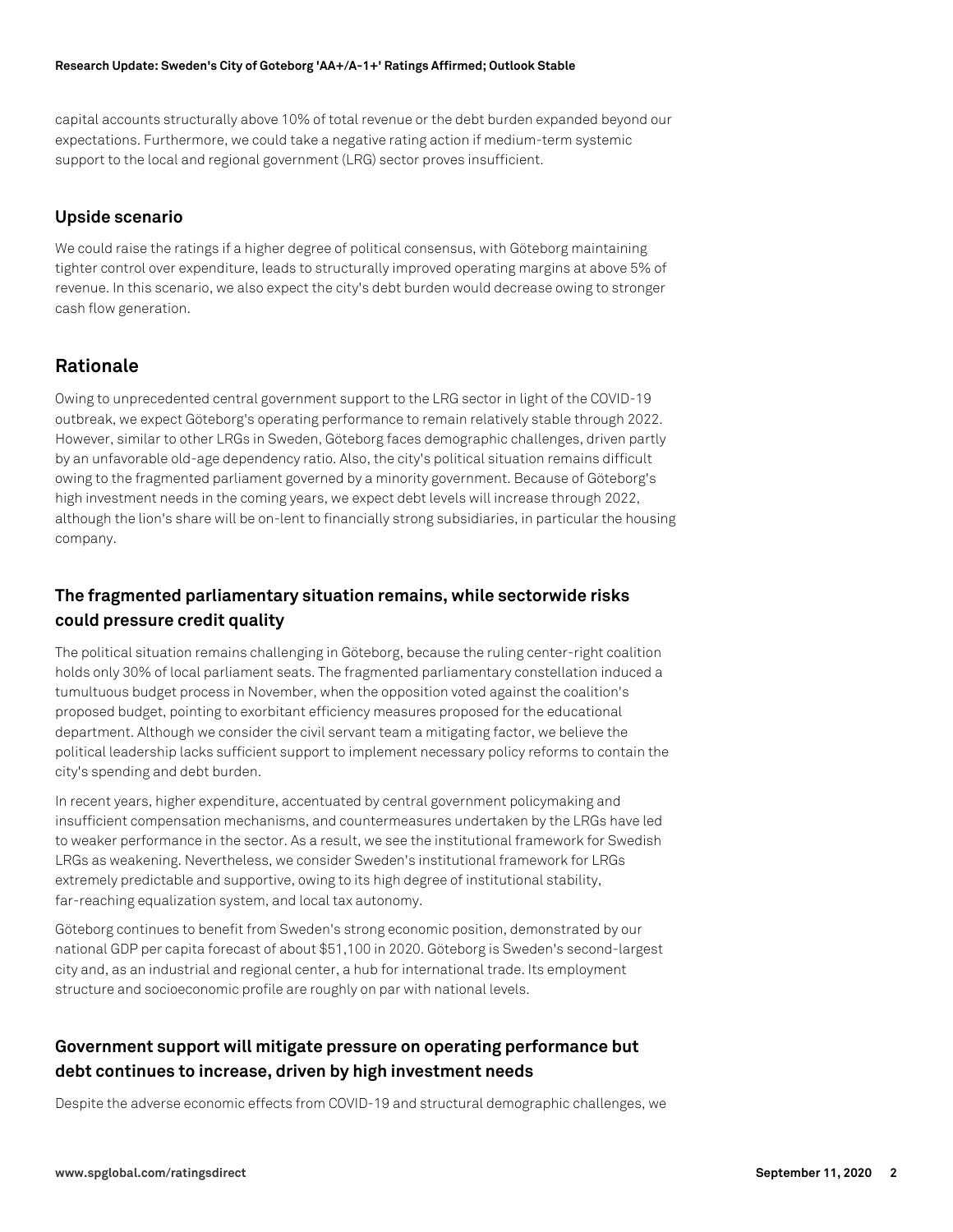#### **Research Update: Sweden's City of Goteborg 'AA+/A-1+' Ratings Affirmed; Outlook Stable**

expect Göteborg to post relatively stable operating margins through 2022. Since the pandemic's onset, the central government has announced unprecedented support packages to the LRG sector, especially for 2020. On Sept. 7, the ruling coalition presented additional general grants of Swedish krona (SEK) 10 billion for 2021 and SEK5 billion for 2022. In addition, the Prime Minister pledged considerable support for elderly care around the country. The central government has also provided extensive support to the private sector, partly through employment support schemes whereby a share of heavily affected companies' personnel expenditure is paid by the central government. Together with the comprehensive unemployment benefit system built in to the Swedish welfare system, these measures have limited the negative effects on tax revenue growth for 2020. Furthermore, we expect Göteborg to continue implementing efficiency measures across the municipal departments, although the fragmented parliamentary situation could impede political action. Toward the end of the forecast period, we expect operating performance to improve somewhat compared with 2021 as tax revenue growth starts to pick up.

In our view, the relatively large dividends Göteborg extracts from its company sector are unsustainable, as they impair the government-related entities' (GREs') financial flexibility. Instead of implementing policy reforms, the city uses these dividends to partly cover increasing operating spending. Given the political situation, we do not foresee any major reduction of the dividends, and we forecast the city will extract about SEK540 million per year through 2022.

We forecast Göteborg's deficits after capital accounts will increase throughout the forecast period, driven by high investment needs in both the municipality and the company sector. Over the past year, the capacity within the construction sector has improved; in combination with refined internal processes, this has resulted in higher completion rates and investment volumes. In particular, we expect these improvements will affect the investment levels of the housing company, Förvaltnings AB Framtiden (AA-/Stable/A-1+), which is the main driver of debt accumulation in the company sector. Consequently, we forecast a gradual increase in the city's debt burden over the coming years.

Göteborg's debt and liquidity management is centralized via the in-house bank, which is responsible for the city's and GREs' funding needs. We consider it a mitigating factor that Göteborg has on-lent a significant share of its debt to companies that, in our view, have strong and stable business risk profiles. These companies include Framtiden and Gryaab, the water and waste company. Furthermore, we regard the city's contingent liabilities, including its joint and several guarantee extended to Kommuninvest, as limited.

Göteborg's very favorable liquidity position relies on an ample mix of contracted facilities and liquid assets, including a 'AAA' rated covered bonds portfolio as well as facilities with the European Investment Bank and Council of Europe Development Bank. We expect debt repayments will be stable throughout the forecast period, although high investments will weigh negatively on the liquidity ratio, if marginally. In addition, we believe Göteborg's experienced treasury department would take action and secure additional liquidity sources if needed to maintain the coverage ratio. We estimate the weighted debt service coverage ratio at 152%. Furthermore, in line with other Swedish LRG peers, Göteborg has a strong track record of reliable access to external financing.

#### **Key Statistics**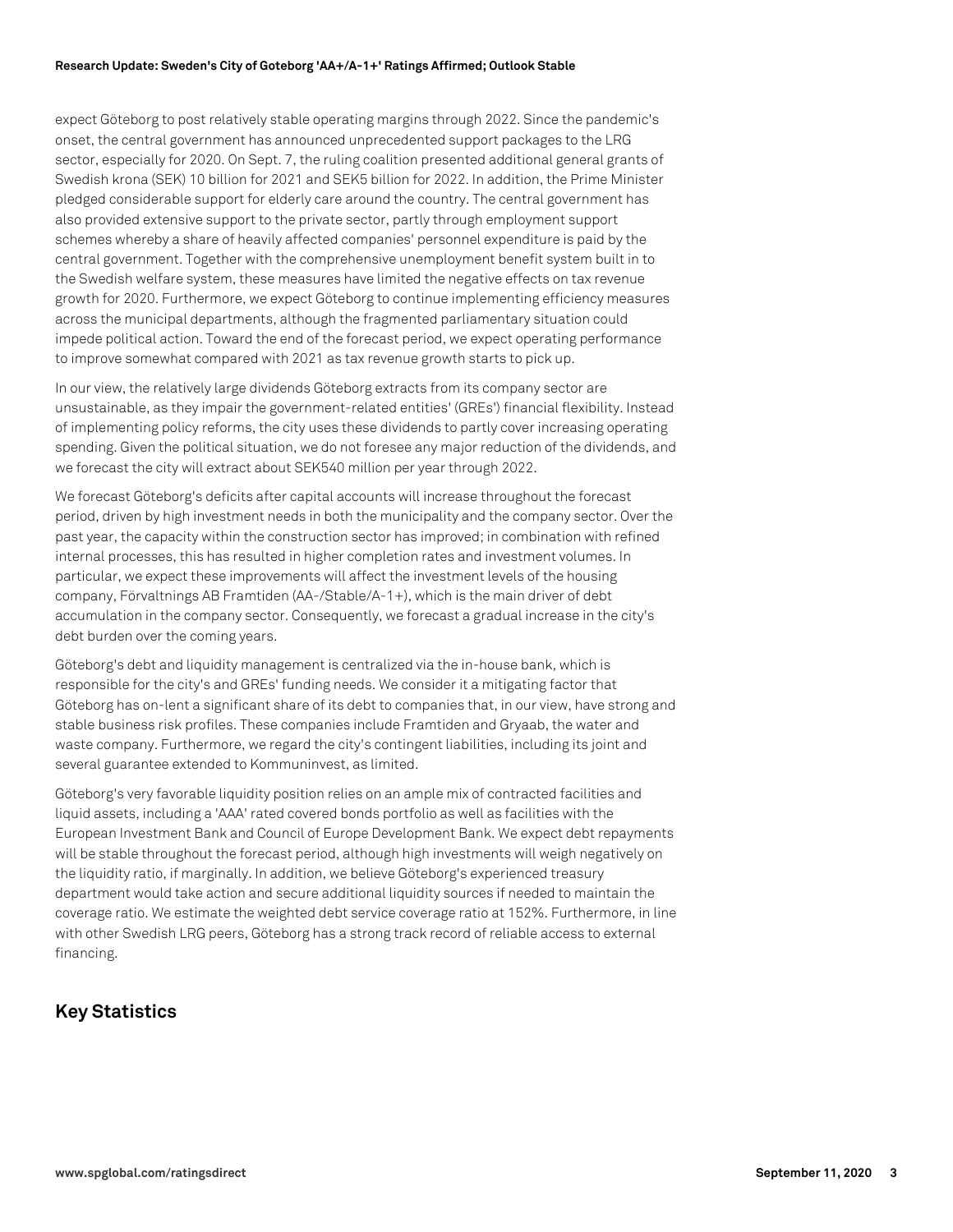#### Table 1

#### **City of Goteborg--Selected Indicators**

| (Mil. SEK)                                                   | --Fiscal year ended Dec. 31-- |         |          |          |         |          |  |
|--------------------------------------------------------------|-------------------------------|---------|----------|----------|---------|----------|--|
|                                                              | 2017                          | 2018    | 2019     | 2020bc   | 2021bc  | 2022bc   |  |
| Operating revenues                                           | 40,561                        | 42,050  | 43,550   | 45,600   | 46,246  | 47,444   |  |
| Operating expenditures                                       | 38,522                        | 40,177  | 41.699   | 43,120   | 44.389  | 45,420   |  |
| Operating balance                                            | 2,039                         | 1,873   | 1,851    | 2,480    | 1,857   | 2,024    |  |
| Operating balance (% of operating<br>revenues)               | 5.0                           | 4.5     | 4.3      | 5.4      | 4.0     | 4.3      |  |
| Capital revenues                                             | 824                           | 2,163   | 1,652    | 1,336    | 1,170   | 1,470    |  |
| Capital expenditures                                         | 3,600                         | 4,950   | 5,682    | 5,045    | 5,747   | 6,637    |  |
| Balance after capital accounts                               | (737)                         | (914)   | (2, 179) | (1, 229) | (2,720) | (3, 143) |  |
| Balance after capital accounts (% of<br>total revenues)      | (1.8)                         | (2.1)   | (4.8)    | (2.6)    | (5.7)   | (6.4)    |  |
| Debt repaid                                                  | 5,832                         | 5,939   | 9,872    | 10,055   | 10,172  | 11,950   |  |
| Gross borrowings                                             | 10,602                        | 6,916   | 12,965   | 14,566   | 17,152  | 18,006   |  |
| Balance after borrowings                                     | 155                           | (257)   | (446)    | 448      | $\circ$ | 0        |  |
| Direct debt (outstanding at year-end)                        | 37,336                        | 38,313  | 41,879   | 46,391   | 53,521  | 59,650   |  |
| Direct debt (% of operating revenues)                        | 92.0                          | 91.1    | 96.2     | 101.7    | 115.7   | 125.7    |  |
| Tax-supported debt (outstanding at<br>year-end)              | 39,834                        | 41,414  | 45,819   | 50,528   | 57,865  | 64,211   |  |
| Tax-supported debt (% of consolidated<br>operating revenues) | 69.8                          | 71.1    | 75.5     | 80.1     | 90.3    | 97.8     |  |
| Interest (% of operating revenues)                           | 1.2                           | 1.1     | 1.2      | 1.1      | 1.3     | 1.4      |  |
| Local GDP per capita (SEK)                                   | N/A                           | N/A     | N/A      | N/A      | N/A     | N/A      |  |
| National GDP per capita (SEK)                                | 462,734                       | 477,094 | 490,783  | 467,584  | 491,779 | 511,257  |  |

The data and ratios above result in part from S&P Global Ratings' own calculations, drawing on national as well as international sources, reflecting S&P Global Ratings' independent view on the timeliness, coverage, accuracy, credibility, and usability of available information. The main sources are the financial statements and budgets, as provided by the issuer. bc--Base case reflects S&P Global Ratings' expectations of the most likely scenario. N/A--Not applicable. SEK--Swedish krona.

#### **Ratings Score Snapshot**

Table 2

#### **City of Goteborg--Ratings Score Snapshot**

| Key rating factors      | Score |
|-------------------------|-------|
| Institutional framework |       |
| Economy                 |       |
| Financial management    |       |
| Budgetary perfomance    | 3     |
| Liquidity               |       |
| Debt burden             | 3     |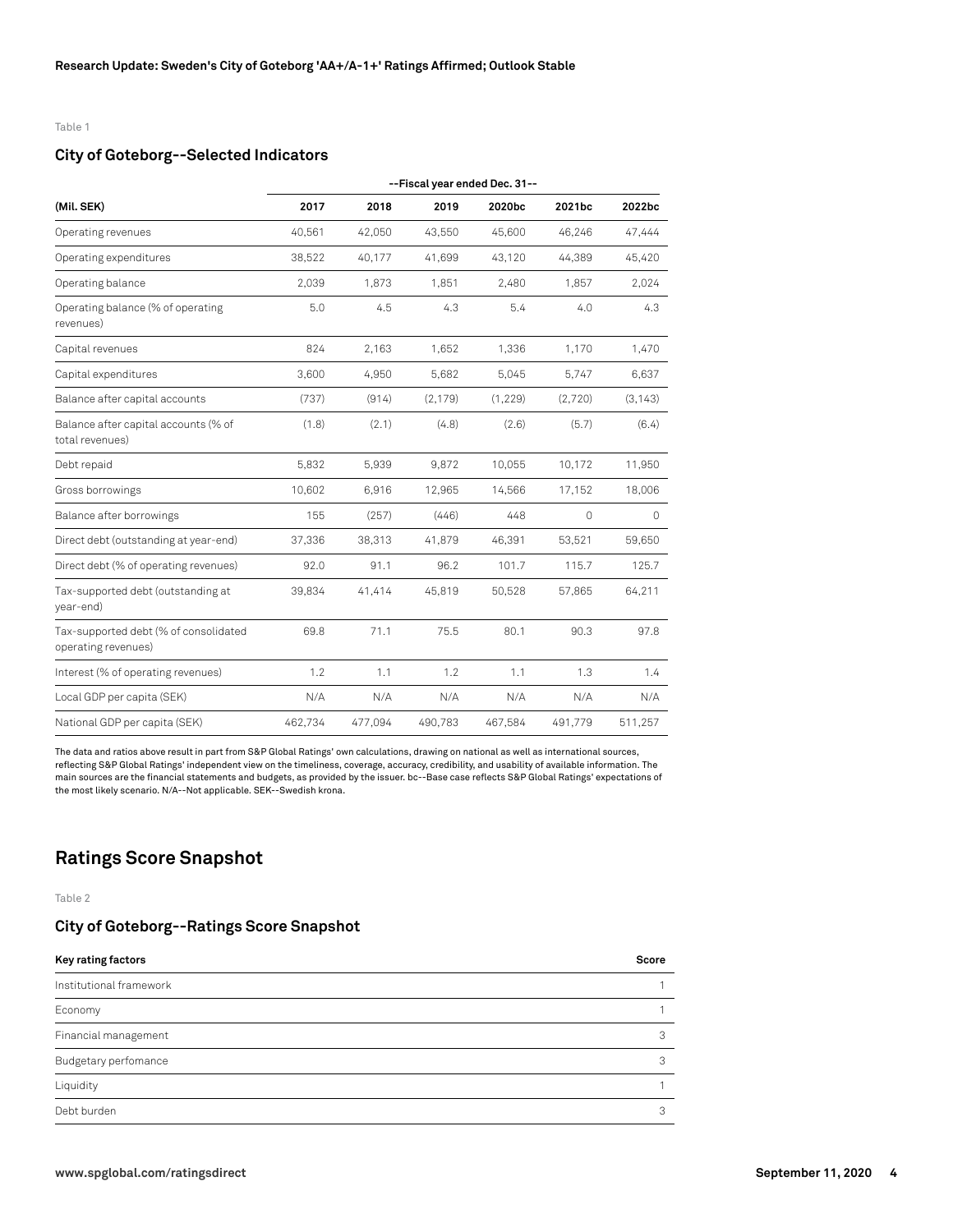#### Table 2

#### **City of Goteborg--Ratings Score Snapshot (cont.)**

| Key rating factors         | Score |
|----------------------------|-------|
| Stand-alone credit profile | $aa+$ |
| Issuer credit rating       | $AA+$ |

S&P Global Ratings bases its ratings on non-U.S. local and regional governments (LRGs) on the six main rating factors in this table. In the "Methodology For Rating Local And Regional Governments Outside Of The U.S.," published on July 15, 2019, we explain the steps we follow to derive the global scale foreign currency rating on each LRG. The institutional framework is assessed on a six-point scale: 1 is the strongest and 6 the weakest score. Our assessments of economy, financial management, budgetary performance, liquidity, and debt burden are on a five-point scale, with 1 being the strongest score and 5 the weakest.

#### **Key Sovereign Statistics**

- Sovereign Risk Indicators, July 14, 2020. Interactive version available at http://www.spratings.com/sri

#### **Related Criteria**

- Criteria | Governments | International Public Finance: Methodology For Rating Local And Regional Governments Outside Of The U.S., July 15, 2019
- General Criteria: Methodology For Linking Long-Term And Short-Term Ratings, April 7, 2017
- General Criteria: Principles Of Credit Ratings, Feb. 16, 2011

#### **Related Research**

- European Local And Regional Government Risk Indicators, June 30, 2020
- COVID-19: Fiscal Response Will Lift Local And Regional Government Borrowing To Record High, June 9, 2020
- COVID-19 Could Further Strain Swedish LRGs' Budgets, May 20, 2020
- Swedish Government To Mitigate Impact From Coronavirus On Local And Regional Governments, March 11, 2020
- Public Finance System Overview: Swedish Municipalities And Regions, Dec. 3, 2019
- Forvaltnings AB Framtiden, Oct. 25, 2019
- Sweden's Local Governments To Get A Slight Boost From 2020 Budget, Sept. 20, 2019
- Default, Transition, and Recovery: 2018 Annual International Public Finance Default Study And Rating Transition Study, Aug. 19, 2019
- Institutional Framework Assessments For International Local And Regional Governments, July 4, 2019

In accordance with our relevant policies and procedures, the Rating Committee was composed of analysts that are qualified to vote in the committee, with sufficient experience to convey the appropriate level of knowledge and understanding of the methodology applicable (see 'Related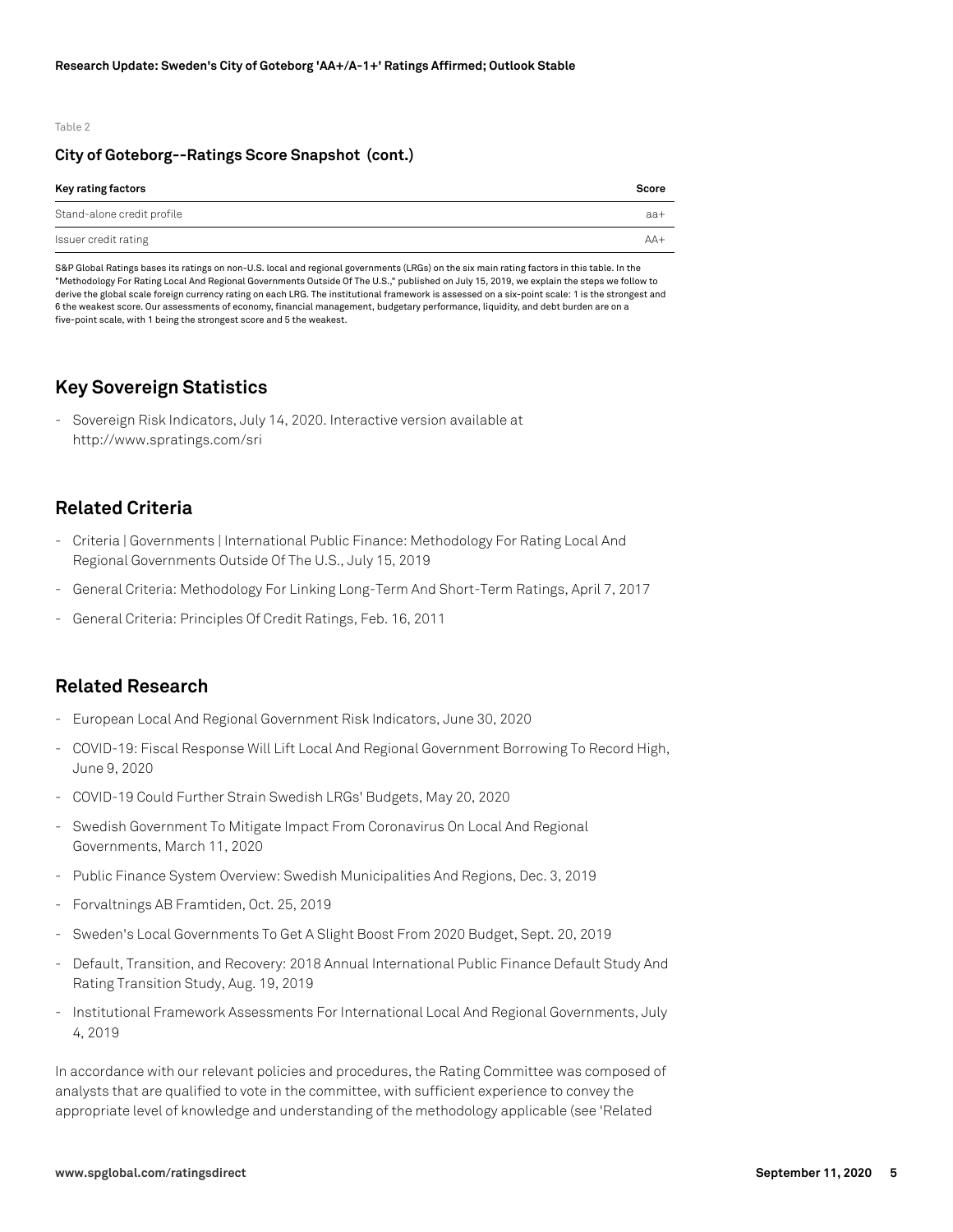#### **Research Update: Sweden's City of Goteborg 'AA+/A-1+' Ratings Affirmed; Outlook Stable**

Criteria And Research'). At the onset of the committee, the chair confirmed that the information provided to the Rating Committee by the primary analyst had been distributed in a timely manner and was sufficient for Committee members to make an informed decision.

After the primary analyst gave opening remarks and explained the recommendation, the Committee discussed key rating factors and critical issues in accordance with the relevant criteria. Qualitative and quantitative risk factors were considered and discussed, looking at track-record and forecasts.

The committee's assessment of the key rating factors is reflected in the Ratings Score Snapshot above.

The chair ensured every voting member was given the opportunity to articulate his/her opinion. The chair or designee reviewed the draft report to ensure consistency with the Committee decision. The views and the decision of the rating committee are summarized in the above rationale and outlook. The weighting of all rating factors is described in the methodology used in this rating action (see 'Related Criteria And Research').

#### **Ratings List**

| <b>Ratings Affirmed</b>         |                   |  |  |  |  |
|---------------------------------|-------------------|--|--|--|--|
| Goteborg (City of)              |                   |  |  |  |  |
| Issuer Credit Rating            | $AA+/Stable/A-1+$ |  |  |  |  |
| Nordic Regional Scale --/--/K-1 |                   |  |  |  |  |
| Senior Unsecured                | $\Delta\Delta +$  |  |  |  |  |
| Commercial Paper                |                   |  |  |  |  |
| Global Scale                    | $A-1+$            |  |  |  |  |
| Nordic Scale                    | K-1               |  |  |  |  |

Certain terms used in this report, particularly certain adjectives used to express our view on rating relevant factors, have specific meanings ascribed to them in our criteria, and should therefore be read in conjunction with such criteria. Please see Ratings Criteria at www.standardandpoors.com for further information. Complete ratings information is available to subscribers of RatingsDirect at www.capitaliq.com. All ratings affected by this rating action can be found on S&P Global Ratings' public website at www.standardandpoors.com. Use the Ratings search box located in the left column.